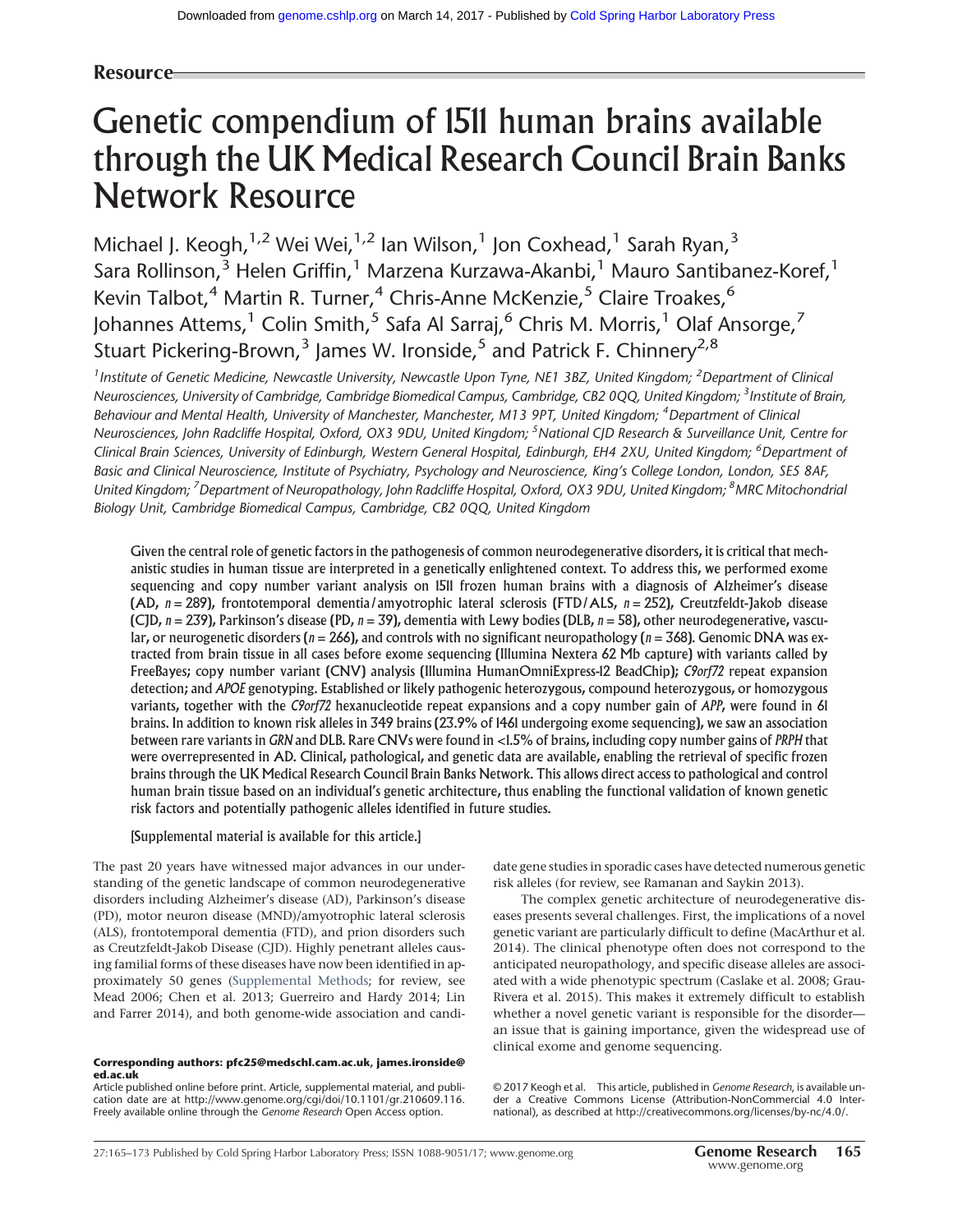#### Keogh et al.

Second, our understanding of the functional consequences of specific mutations is far from clear. This is partly because the effects of genetic variants can vary between tissue and cell type (Dimas et al. 2009) and also because several neurodegenerative diseases are modulated by age-related comorbidity. Both factors are extremely challenging to model in vitro and in animals.

The analysis of postmortem human brain tissue circumvents some of these difficulties, but understanding the genetic background is of critical importance. This knowledge enables the stratification of mechanistic studies and the dissection of disease pathways downstream from specific genetic lesions. It also avoids the inadvertent enrichment of a study group for specific genetic disorders, thus preventing results being inappropriately generalized across a broad disease category.

To address these issues, we performed exome sequencing and array-based gene dosage analysis of samples from 1511 frozen brains from a brain tissue resource: the UK Medical Research Council Brain Bank. Our analysis provides a genetic compendium for this accessible tissue resource.

#### Results

#### Demographics

The mean age at death across all cases was  $68.3$  (sd = 17.9) and ranged from 3 to 103 (Table 1; [Supplemental Table S1\)](http://genome.cshlp.org/lookup/suppl/doi:10.1101/gr.210609.116/-/DC1). Only 2.8% of cases had a family history of disease, as defined by a recorded first- or second-degree relative with the same or a related neurodegenerative disease (Table 1). The CJD cohort comprised sporadic  $(n = 126)$ , variant  $(n = 62)$ , and other subtypes, as shown [Supplemental Fig S1](http://genome.cshlp.org/lookup/suppl/doi:10.1101/gr.210609.116/-/DC1). All demographic data are available online ([https://ega-archive.org/studies/EGAS00001001599\)](https://ega-archive.org/studies/EGAS00001001599).

#### Exome sequencing

The mean depth of sequencing of the whole exome was 51.9 (sd  $= 12.9$ ), and 49.1 (sd  $= 13.8$ ) in genes associated with neurodegenerative disease ([Supplemental Tables S2, S3](http://genome.cshlp.org/lookup/suppl/doi:10.1101/gr.210609.116/-/DC1)). Following quality control (QC), 1241 brains had data available using all four genetic approaches (exome sequencing, array single nucleotide variant [SNV] genotyping, C9orf72 PCR, and APOE genotyping) (Fig. 1; [Supplemental Fig. S2](http://genome.cshlp.org/lookup/suppl/doi:10.1101/gr.210609.116/-/DC1)).

#### Single heterozygous SNVs, small insertions, or deletions in genes known to cause common neurodegenerative diseases

We initially identified rare heterozygous variants present in genes known to cause autosomal dominant forms of common neurodegenerative diseases ([Supplemental Methods;](http://genome.cshlp.org/lookup/suppl/doi:10.1101/gr.210609.116/-/DC1) [Supplemental Table](http://genome.cshlp.org/lookup/suppl/doi:10.1101/gr.210609.116/-/DC1) [S2\)](http://genome.cshlp.org/lookup/suppl/doi:10.1101/gr.210609.116/-/DC1). In total, 313 variants were seen in 817 cases (Fig. 2), with 261 (83.4%) absent from the 1000 Genomes Project (The 1000 Genomes Project Consortium 2012), 212 (67.7%) absent from ESP6500 databases (Exome Variant Server 2016), and 149 (47.6%) absent from the ExAC database (Lek et al. 2016). Sixtytwo percent of variants  $(n = 194)$  were initially determined to be of uncertain significance given the lack of any prior available data, and 39 variants in 57 of the 1461 cases (3.9%) undergoing exome sequencing were considered to be either pathogenic or likely pathogenic according to the American College of Medical Genetics criteria for variant pathogenicity (Fig. 2; Richards et al. 2015).

Following comparison and correlation of variants with the case diagnoses in our data set, 28 pathogenic and likely pathogenic heterozygous variants were confirmed in 38 cases (3.46% of 1099 cases of disease) (Fig. 3; [Supplemental Table Clinical](http://genome.cshlp.org/lookup/suppl/doi:10.1101/gr.210609.116/-/DC1) [data;](http://genome.cshlp.org/lookup/suppl/doi:10.1101/gr.210609.116/-/DC1) [Supplemental Table Variant data\)](http://genome.cshlp.org/lookup/suppl/doi:10.1101/gr.210609.116/-/DC1). Importantly, cross-correlating our genomic data with clinical and pathological data enabled the reclassification of 149 of the 194 variants that initially were classified as being of uncertain significance. The initial classification of the 194 variants as being of uncertain significance was because, prior to our study, they had never been reported in human reference databases, nor had they been described in either clinical cases of disease, nor studied in vitro or in vivo. However, by detecting 149 of these in control subjects

| Table 1. Clinical data for the 1511 brains in this study |  |
|----------------------------------------------------------|--|
|                                                          |  |

|                            | Number of cases (n) | Age of onset<br>(yr) |           | Age of death<br>(yr) |           | Female |               | Male |               | FH of disease |       |
|----------------------------|---------------------|----------------------|-----------|----------------------|-----------|--------|---------------|------|---------------|---------------|-------|
|                            |                     | Age                  | <b>SD</b> | Age                  | <b>SD</b> | n      | $\frac{0}{0}$ | n    | $\frac{0}{0}$ | n             | $\%$  |
| AD                         | 289                 | 65.5                 | 10.4      | 77.6                 | 11.6      | 151    | 52.2%         | 138  | 47.3%         | 11            | 3.8%  |
| <b>CBD</b>                 | 14                  | 60.1                 | 11.4      | 69.6                 | 12.4      | 4      | 21.4%         | 10   | 61.5%         | $\mathbf 0$   | 0.0%  |
| C/D                        | 239                 | 52.6                 | 19.9      | 53.5                 | 19.5      | 111    | 46.7%         | 128  | 53.3%         | 4             | 1.7%  |
| Control                    | 368                 |                      |           | 63.2                 | 18.8      | 131    | 35.5%         | 237  | 64.2%         | 0             | 0.0%  |
| Control (High Braak)       | 38                  |                      |           | 87.6                 | 8         | 24     | 63.2%         | 14   | 36.8%         | 0             | 0.0%  |
| <b>DLB</b>                 | 58                  | 66.7                 | 8.4       | 76.7                 | 7         | 22     | 37.9%         | 36   | 62.1%         | 2             | 3.4%  |
| FTD-ALS                    | 252                 | 59.5                 | 11.7      | 64.6                 | 11.6      | 103    | 40.9%         | 149  | 59.1%         | 14            | 5.6%  |
| HD                         |                     | 59.8                 | 13.2      | 66.7                 | 10.3      | 3      | 42.9%         | 4    | 57.1%         |               | 14.3% |
| <b>MSA</b>                 | 10                  | 58.4                 | 6.5       | 68.2                 | 9.1       |        | 10.0%         | 9    | 90.0%         | $\Omega$      | 0.0%  |
| Other disorders            | 80                  | 57.4                 | 25.3      | 72.4                 | 18.3      | 35     | 43.8%         | 45   | 56.3%         | 9             | 11.3% |
| PD                         | 39                  | 59.9                 | 10.9      | 72.3                 | 9.2       | 11     | 28.2%         | 28   | 71.8%         | 0             | 0.0%  |
| <b>PSP</b>                 | 17                  | 68.7                 | 12.1      | 77.1                 | 10.3      | 9      | 52.9%         | 8    | 47.1%         | 0             | 0.0%  |
| Cerebrovascular disease    | 65                  | 79.9                 | 8.6       | 85.7                 | 6.1       | 32     | 49.2%         | 33   | 50.8%         |               | 1.5%  |
| Cerebrovascular disease/AD | 17                  | 82.5                 | 6.3       | 84.5                 | 6.6       | 10     | 58.8%         | 7    | 41.2%         | 0             | 0.0%  |
| Vascular disease/control   | 18                  | 81.2                 | 13.7      | 89.8                 | 7.2       | 8      | 44.4%         | 10   | 55.6%         | 0             | 0.0%  |
| Total                      | 1511                | 59.6                 | 17.7      | 68.3                 | 17.9      | 655    | 43.3%         | 856  | 56.7%         | 42            | 2.8%  |

All ages are given in years. (AD) Alzheimer's disease, (CBD) corticobasal degeneration, (CJD) Creutzfeldt-Jakob disease, (DLB) dementia with Lewy bodies, (FTD-ALS) frontotemporal dementia–amyotrophic lateral sclerosis, (HD) Huntington's disease, (MSA) multiple system atrophy, (PD) Parkinson's disease, (PSP) progressive supranuclear palsy. All cases in which they did not conform to a specific group were included in 'other.' (FH) family history.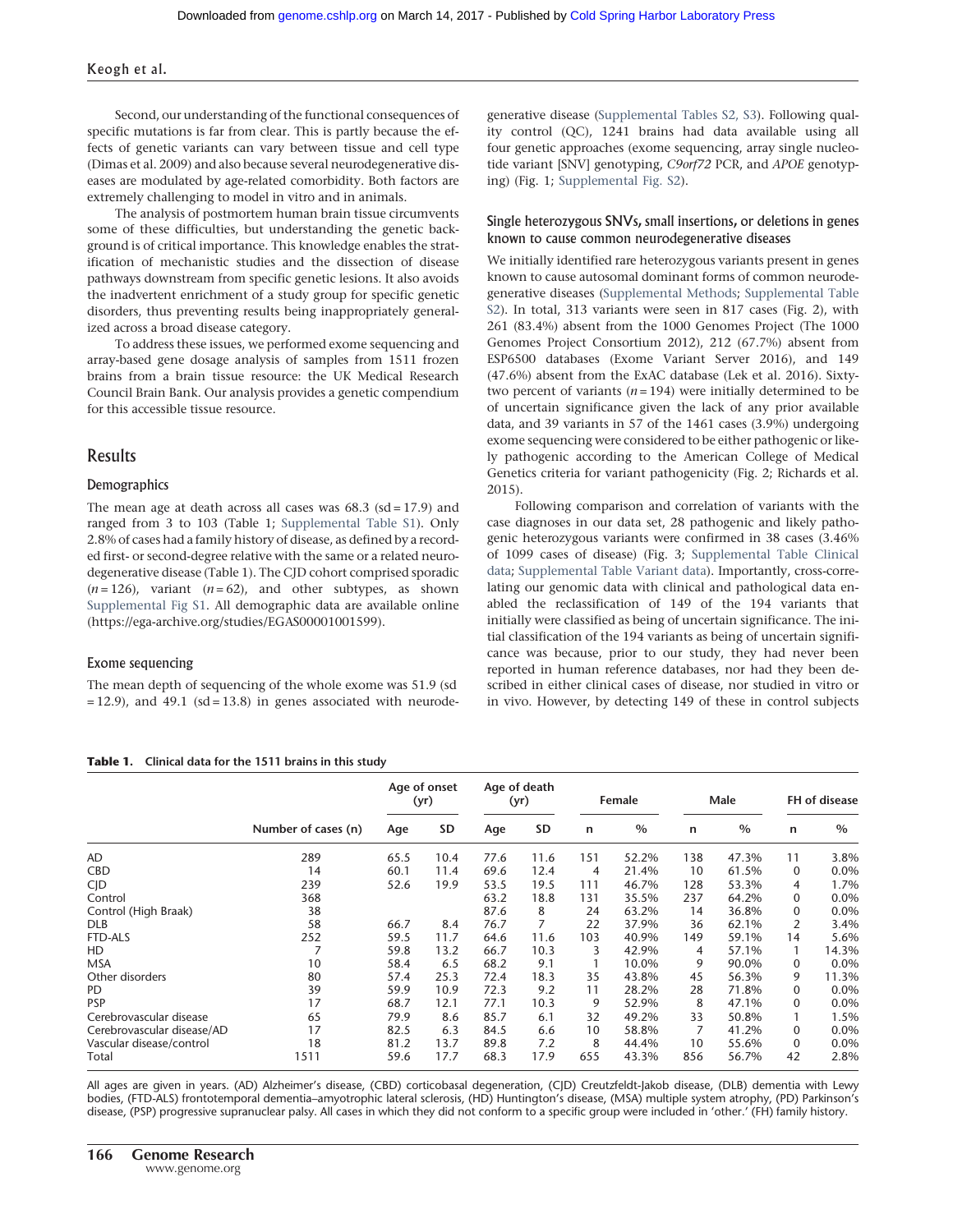#### Genomic compendium of 1511 human brains



Figure 1. Summary of the molecular genetic approach and the data passing quality control (QC) in 1511 postmortem brains. Algorithm showing the genotyping strategy and headline positive results.

or in cases with a discordant phenotype, we were able to conclude that they were likely to be benign ([Supplemental Table](http://genome.cshlp.org/lookup/suppl/doi:10.1101/gr.210609.116/-/DC1) [Clinical data](http://genome.cshlp.org/lookup/suppl/doi:10.1101/gr.210609.116/-/DC1); [Supplemental Table Variant data](http://genome.cshlp.org/lookup/suppl/doi:10.1101/gr.210609.116/-/DC1)). Forty-five variants in 52 cases remained classified as being of uncertain significance after initial assessment (3.6% of 1461 cases undergoing exome sequencing), with these variants present in phenotypically appropriate cases for the genotype or in young control subjects. Over 50% of these variants are entirely novel  $(n=23)$ , having never been previously detected in human subjects not in any other cases in our data set, nor the three on-line databases accessed in this study  $(n = 69,660)$ .

#### Homozygous or compound heterozygous SNVs, insertions, or deletions in genes known to cause common neurodegenerative diseases

Homozygous or compound heterozygous variants known to cause disease were seen in only four cases and were considered to be pathogenic (Fig. 1; [Supplemental Table Clinical data;](http://genome.cshlp.org/lookup/suppl/doi:10.1101/gr.210609.116/-/DC1) [Supplemental Table Variant data\)](http://genome.cshlp.org/lookup/suppl/doi:10.1101/gr.210609.116/-/DC1).

#### Single heterozygous SNVs, small insertions, or deletions in genes known to cause rare neurodegenerative diseases

In 10 cases with rare neurological disorders, pathogenic variants were detected in three brains: Case 24, adult-onset ganglosidosis (HEXA; p.R499C); Case 29, Kuf's disease (DNAJC5; p.L115R); and Case 44; chorea-acanthocytosis (VPS13A; p.L1841∗/p. W2347fs∗36) (Fig. 1; [Supplemental Table S4](http://genome.cshlp.org/lookup/suppl/doi:10.1101/gr.210609.116/-/DC1); [Supplemental Table](http://genome.cshlp.org/lookup/suppl/doi:10.1101/gr.210609.116/-/DC1) [Clinical data](http://genome.cshlp.org/lookup/suppl/doi:10.1101/gr.210609.116/-/DC1); [Supplemental Table Variant data\)](http://genome.cshlp.org/lookup/suppl/doi:10.1101/gr.210609.116/-/DC1).

# C9orf72 screening

The C9orf72 hexanucleotide repeat expansion was present in 15/ 1482 brains cases (1% of the total disease cohort, and 6.14% of all FTD or ALS cases  $(n = 244)$  which had C9orf72 analysis). Of note, the 'FTD-ALS' cohort combined all isolated FTD cases, isolated MND cases, and FTD-ALS cases into one cohort due to the genetic overlap between these disorders ([Supplemental Methods;](http://genome.cshlp.org/lookup/suppl/doi:10.1101/gr.210609.116/-/DC1) [Supplemental Table S5](http://genome.cshlp.org/lookup/suppl/doi:10.1101/gr.210609.116/-/DC1)). These findings were confirmed by Southern blot.

# Identity By Descent (IBD) analysis

IBD using the SNV genotypes revealed nine pairs of individuals with cryptic 1<sup>st</sup>-4<sup>th</sup> degree ancestry ([Supplemental Table S6;](http://genome.cshlp.org/lookup/suppl/doi:10.1101/gr.210609.116/-/DC1) [Supplemental Fig. S3\)](http://genome.cshlp.org/lookup/suppl/doi:10.1101/gr.210609.116/-/DC1). This led to a molecular diagnosis of spinocerebellar ataxia (SCA) because one of two first-degree relatives within the cohort was diagnosed with SCA7 in a parallel study, leading to the diagnosis in the remaining relative.

#### Copy number variation

Rare copy number variants (CNVs) spanning the coding region of any of the 49 common neurodegenerative disease genes included in our study (see [Supplemental Methods](http://genome.cshlp.org/lookup/suppl/doi:10.1101/gr.210609.116/-/DC1) for criteria and [Supplemental Table S2](http://genome.cshlp.org/lookup/suppl/doi:10.1101/gr.210609.116/-/DC1) for gene IDs) were seen in 1.46% of cases  $(n = 19)$ . Only one CNV occurred in a gene known to convey pathogenicity through copy number variation (Case 61: Alzheimer's disease with an APP triplication) ([Supplemental Table S7](http://genome.cshlp.org/lookup/suppl/doi:10.1101/gr.210609.116/-/DC1)) and was considered to be pathogenic. Copy number gains were also seen in *APOE*  $(n = 1)$ , *DAO*  $(n = 1)$ , *SCARB2*  $(n = 1)$ , and *SPG11*  $(n = 1)$ 1), and copy number loss in *LRRK2*  $(n=1)$  and *PARK2*  $(n=4)$ .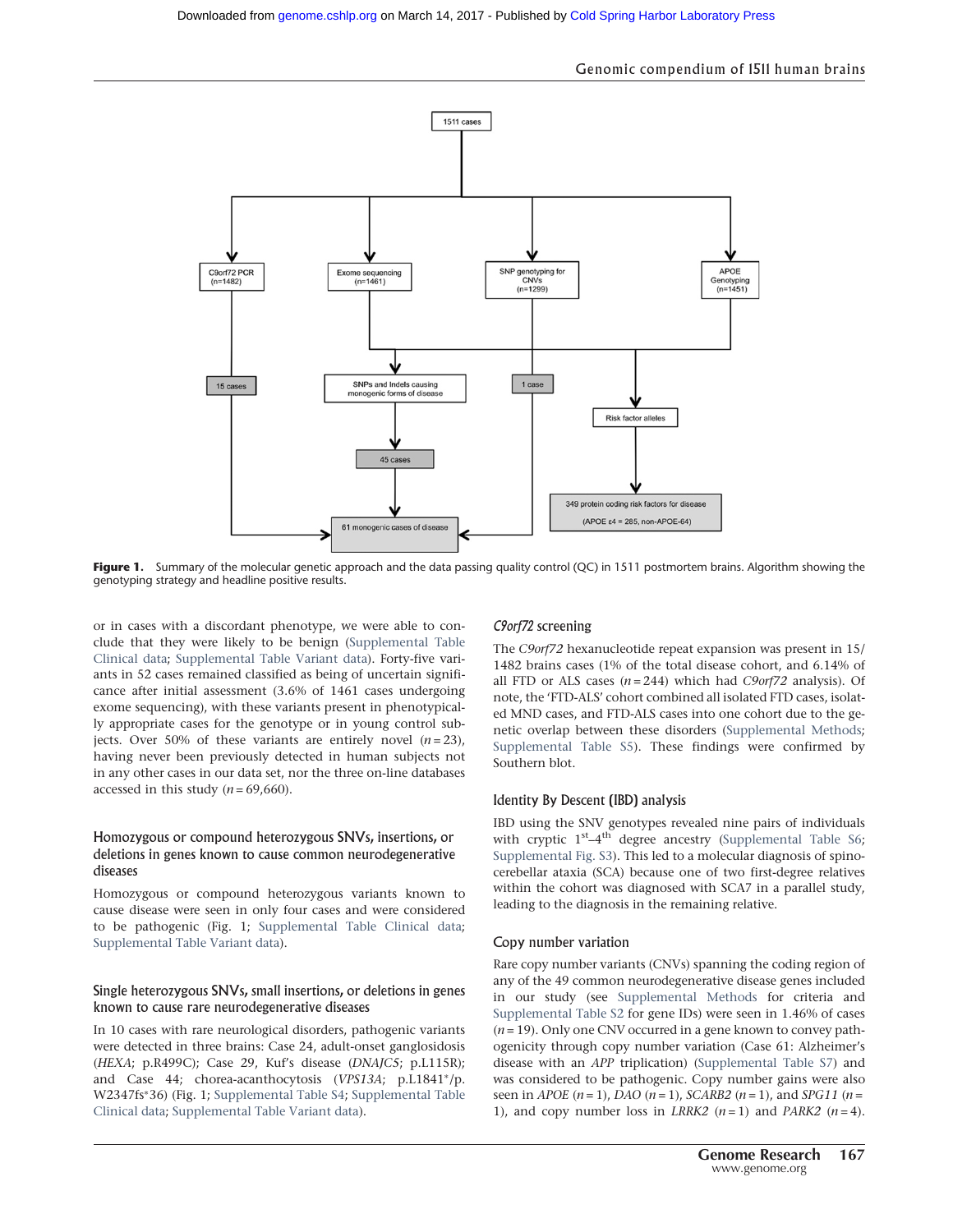



Figure 2. Exome sequencing in 1461 postmortem brains. Assessment of heterozygous variants in genes known to cause familial forms of neurodegenerative disease. All variants were initially assessed against the American College of Medical Genetics (ACMG) criteria and all evidence relating to pathogenicity was recorded according to the guidelines of MacArthur et al. (2014). Comparing variants to clinical and neuropathological data in their respective cases enabled a significant refinement of likely pathogenicity and, in particular, an increase in the number of variants likely to be benign, allowing the reclassification of previous variants considered pathogenic.

Nine cases showed a copy number gain in PRPH comprising three different CNVs, with a mean length of  $13.8 \text{ kb}$  (SD = 0.9 kb) (Fig 4; [Supplemental Table S7\)](http://genome.cshlp.org/lookup/suppl/doi:10.1101/gr.210609.116/-/DC1). Six of the nine cases had AD, resulting in PRPH copy number gains having a significant association with AD vs. all controls with CNV data  $(n = 383, P = 0.015,$  Fisher's exact test), and when compared to all forms of neurodegenerative disease ( $n = 1060$ ,  $P = 0.002$ ). The three other brains with *PRPH* copy number gains showed: pathologically atypical tauopathy with AD-like features; ALS; and a control case with an age at death two standard deviations below the mean of the confirmed AD cases with PRPH copy number gains.

#### Risk factor SNVs

Alleles previously described as conferring a risk of AD, DLB, FTD-ALS, or PD were identified [\(Supplemental Table S8](http://genome.cshlp.org/lookup/suppl/doi:10.1101/gr.210609.116/-/DC1)), with 38 cases possessing established risk factors in TREM2, GBA, LRRK2 ([Supplemental Table S8\)](http://genome.cshlp.org/lookup/suppl/doi:10.1101/gr.210609.116/-/DC1). We also compared the total burden of rare coding variants in genes known to act as risk factors for disease for each case cohort compared to aged (>55 yr) neuropathologically normal controls. We confirmed associations between AD and variants in TREM2 (cases;  $n = 20$  [6.9%], controls  $n = 8$ [3.3%];  $P = 0.017$ ), DLB with GBA (cases;  $n = 8$  [13.8%], controls:  $n = 10$  [4.1%];  $P = 0.0075$ ), and TREM2 (cases;  $n = 7$  [12.1%], controls:  $n = 8$  [3.3%];  $P = 0.0084$ ), and FTD-ALS with SQSTM1 (cases;  $n = 29$  [13.2%], controls:  $n = 16$  [6.6%];  $P = 0.0076$ ) [\(Supplemental](http://genome.cshlp.org/lookup/suppl/doi:10.1101/gr.210609.116/-/DC1) [Table S8\)](http://genome.cshlp.org/lookup/suppl/doi:10.1101/gr.210609.116/-/DC1). We also identified a putative novel risk factor for disease: the TREM2 p.R62H variant with DLB ( $P = 0.0024$ , OR;3.2 [95% CI 1.7–27]) which was seen in 7/58 cases (12.1%) and 5/244 controls (2.05%). We also found supporting evidence that the SQSTM1 p. P392L variant is a risk factor for FTD-ALS ( $P = 0.05$ ). APOE\*E3/4 alleles and  $E4/4$  alleles were strongly associated with AD ( $P < 0.0001$ ) and DLB ( $P < 0.001$ ) ([Supplemental Table S9](http://genome.cshlp.org/lookup/suppl/doi:10.1101/gr.210609.116/-/DC1)). In total, 349 cases or controls had at least one protein-altering variant in a gene previously associated with an appropriate neurodegenerative disease (Fig. 2; [Supplemental Tables S8, S9\)](http://genome.cshlp.org/lookup/suppl/doi:10.1101/gr.210609.116/-/DC1).

#### Genotype-pathology and genotype-clinical correlations

There was no association between the presence of variants in any risk-factor gene (TREM2, GBA, LRRK2, SQSTM1, GRN) and any neuropathological assessment score or any clinical parameter (age of onset, death, or disease duration). When substratifying by disease, TREM2 variants in AD cases were associated with a shorter disease duration (Kaplan-Meier Mantel-Cox,  $P = 0.027$ ) ([Supplemental Fig.](http://genome.cshlp.org/lookup/suppl/doi:10.1101/gr.210609.116/-/DC1) [S4\)](http://genome.cshlp.org/lookup/suppl/doi:10.1101/gr.210609.116/-/DC1), but there were no other associations between any risk-factor variants and any clinical or pathological feature.

#### Novel risk-factor associations

To determine whether variants in any established risk-factor gene conferred risk for alternative forms of neurodegenerative disease we performed burden testing of all risk-factor genes across all large cohorts (AD, FTD-ALS, CJD, DLB) compared to an extended version of all controls  $(n = 380)$ . Cases possessing highly penetrant pathogenic variants (Fig. 1; [Supplemental Table S10\)](http://genome.cshlp.org/lookup/suppl/doi:10.1101/gr.210609.116/-/DC1), were removed from each group before testing. Variants in GRN were associated with DLB ( $P = 0.005$ ), with eight variants seen in 12.1% of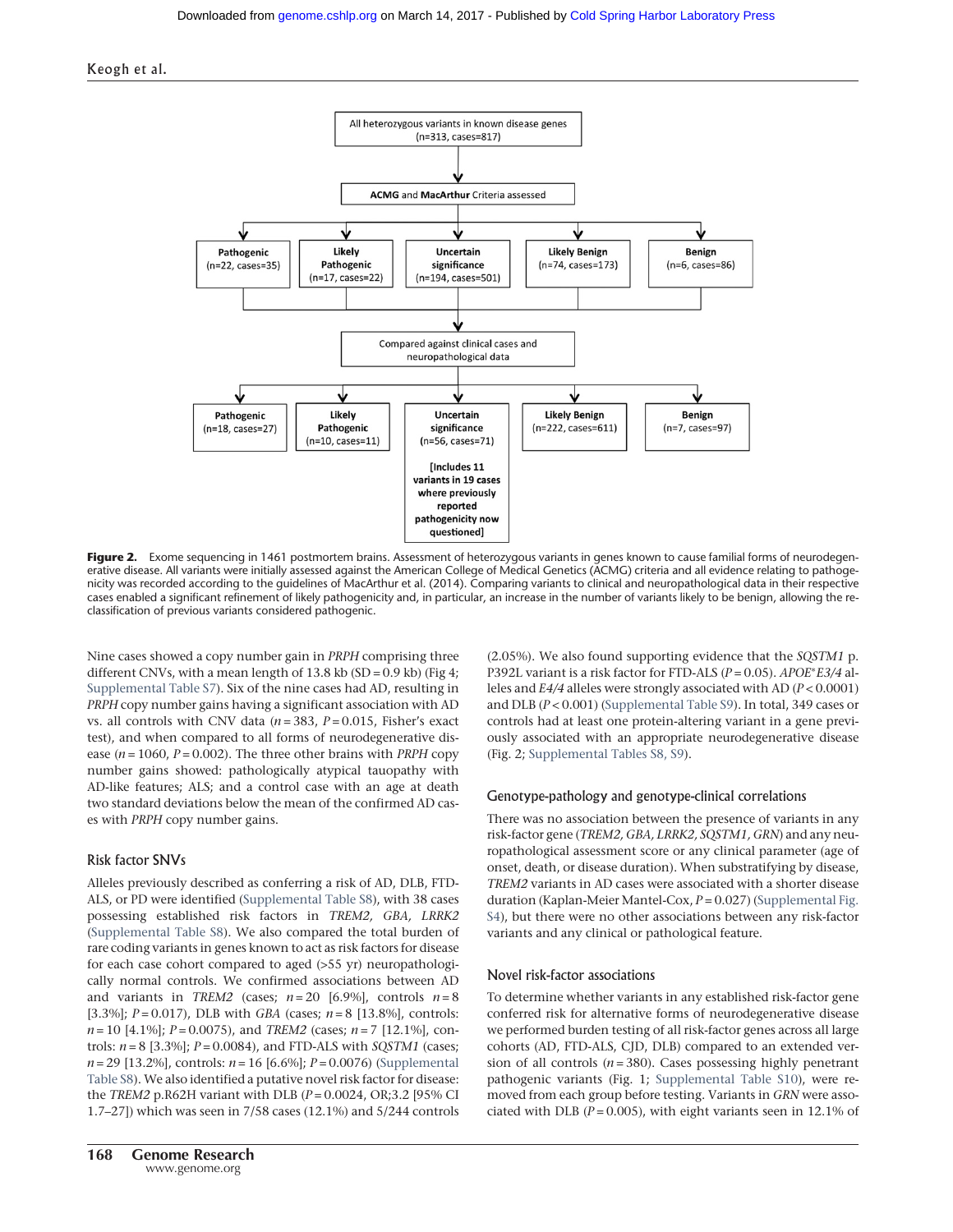

Figure 3. Frequency of known pathogenic mutations and risk alleles in 1511 postmortem brains. (A) Number of brains with mutations in known familial neurodegenerative disease genes, and (B) the nature of pathogenic and likely pathogenic variants in each disease category. (C) Number of brains with a known genetic risk factor for neurodegenerative disease, and (D) known genetic risk factors in each subgroup (APOE<sup>∗</sup>E4 alleles excluded but including rare coding variants). Variants which were significantly associated with each disease cohort are highlighted by an asterisk (P<0.05, Fisher's exact test). All variant associations with disease can be seen in [Supplemental Tables 7 and 8.](http://genome.cshlp.org/lookup/suppl/doi:10.1101/gr.210609.116/-/DC1)

patients and only 3.2% of controls, though no single allele was significantly associated with disease ([Supplemental Tables S10,](http://genome.cshlp.org/lookup/suppl/doi:10.1101/gr.210609.116/-/DC1) [S11](http://genome.cshlp.org/lookup/suppl/doi:10.1101/gr.210609.116/-/DC1)).

#### Discussion

Using a multimodal sequencing approach, we have identified highly penetrant alleles causing disease in 61 individuals (heterozygous alleles  $n = 40$ , homozygous or compound heterozygous alleles  $n = 5$ , C9orf72 hexanucleotide repeat expansion  $n = 15$ , and pathogenic CNV  $n = 1$ ) at postmortem with clinical and pathological evidence of neurodegenerative disease and a further 349 individuals with established protein-coding heterozygous genetic risk factors for neurodegeneration (Fig. 1). This integrated genomic and pathological data set provides a unique resource to genetically stratify human brain tissue research and will ensure that future work using this tissue resource is not confounded by hitherto unknown genetic factors. The genetic data is available to all researchers, enabling the rapid identification and provision of brain tissue containing genetic variants which emerge as likely risk factors for neurodegeneration in future years but are currently not known to be important.

Using current guidelines (Richards et al. 2015),  $62\%$  ( $n = 194$ ) of rare variants (MAF < 0.5%) were initially classified as being of uncertain significance. Just under half of these variants were not present in international reference databases ( $n = 95$ , 48.9%) and with no previous clinical or functional in vitro modeling to support or refute pathogenicity [\(Supplemental Tables Clinical data](http://genome.cshlp.org/lookup/suppl/doi:10.1101/gr.210609.116/-/DC1)

and Variant data; MacArthur et al. 2014). However, analysis of our clinical and pathological data showed that 149 of these 194 variants (76.8%) were found in control brain donors or in patients with incongruous clinical phenotypes, enabling the reclassification of 149 variants as likely to be benign. These findings illustrate the importance of studying postmortem tissue in late-onset disorders where the clinical phenotype alone may be unreliable.

In addition to the reclassification of uncertain variants as benign, our data also shows the converse: that specific alleles previously dismissed as benign, may be pathogenic. For example, the PSEN2 p.D439A variant was first described in patients with AD but subsequently found in asymptomatic controls. This led some to conclude that PSEN2 p.D439A was not pathogenic (Sassi et al. 2014). In this study, we saw PSEN2 p.D439A in both an AD and a control brain. However, the control brain had moderate Alzheimer-type pathology (Braak stage 3/4), supporting possible pathogenicity with age-related penetrance. Our findings therefore show that the presence of a variant in a clinically defined 'healthy control'is not reliable, and it is unwise to reject a putative pathogenic variant as benign without a comprehensive assessment of the neuropathology in an ostensibly healthy control subject. For neurodegenerative diseases, this means a postmortem examination.

Related to this, another unique and valuable feature of the resource is the inclusion of young clinically unaffected controls  $(n =$ 135 under age 55). Genotyped control brains provide an opportunity to explore the preclinical effects of neurodegenerative risk alleles, before significant cell loss and secondary pathological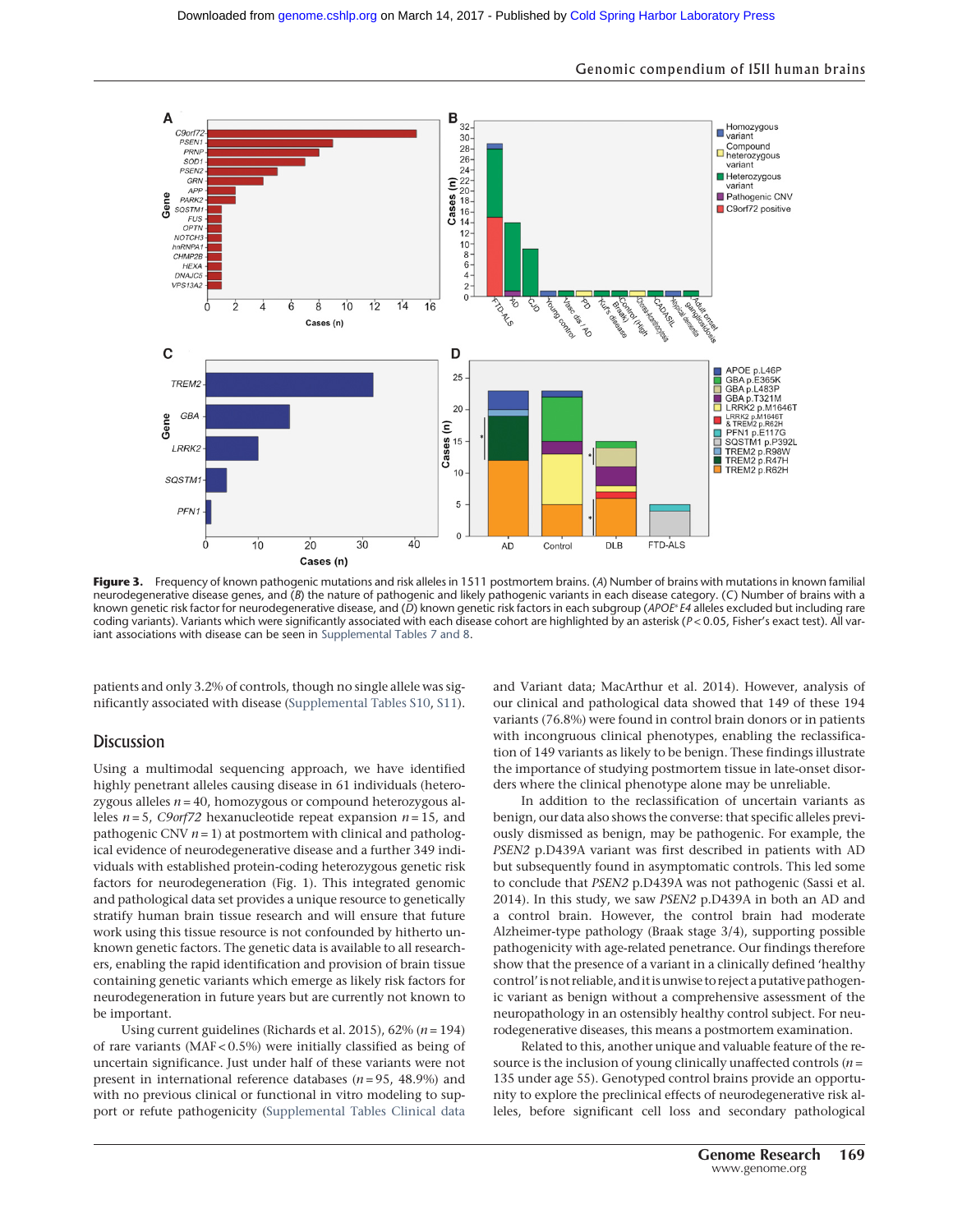Keogh et al.



Figure 4. Copy number gain in PRPH. (Upper) q13 region of Chromosome 12 is shown. (Middle) Individual points show the Log R Ratio (LRR) and beta allele frequency (BAF) of SNV genotyping SNPs between base position 49640000 and 49740000 on Chromosome 12 (GRCh37 build). Positive LRR values in the gray shaded region are consistent with a copy number gain in that region (>3 SDs above the mean of the cohort) (see [Supplemental Methods](http://genome.cshlp.org/lookup/suppl/doi:10.1101/gr.210609.116/-/DC1)). The PRPH gene within that genomic region is identified on the x-axis. (Lower) 5' position of the final SNP in the copy number region in the three different CNVs identified and their relevant position in the PRPH protein (orange, green, blue), highlighting that three different CNV end positions were identified in patients within the study within the PRPH gene.

change. In this study, this was only seen once, in a young control harboring a known pathogenic mutation (compound heterozygous PARK2 mutations). Larger cohorts of control brain tissue are likely to yield more examples and thus provide valuable insight into the preclinical pathology of late-onset neurological disorders, potentially revealing early targets for therapeutic intervention.

We also found exceptionally rare genotypes of disease, including a homozygous p.R217<sup>∗</sup> OPTN mutation and a novel p.G216R missense variant in HNRNPA1, both causing ostensibly sporadic cases of motor neuron disease (Fig. 5). Other than the original case series (Maruyama et al. 2010), this is one of only a handful of known pathogenic homozygous OPTN cases, and HNRNPA1 variants have failed to be detected in several large clinical cohorts (Seelen et al. 2014). Identification of brain tissue from these rare forms of disease provides an invaluable opportunity to further define the molecular pathogenesis of these disorders and establish genotype-phenotype relationships. For example, although both mutations were associated with a TDP-43 proteinopathy (Fig. 5), the neuropathological pattern was atypical in the homozygous p.R217<sup>∗</sup> OPTN patient, demonstrating dominant subcortical and glial proteinopathy.

Analyzing the coding region variants across the entire cohort enabled a compilation of a comprehensive database of genotype-phenotype correlations and facilitated the detection of rare phenotypes and presymptomatic cases of disease. This is perhaps best highlighted by the homozygous SOD1 p.D91A variant, which classically presents with distal lower motor-neuron features and progresses slowly (Andersen et al. 1996). Here, we detected the same homozygous variants in a patient with atypical dementia and some clinical features overlapping with multiple system atrophy (MSA). In addition, we found a 35-yrold clinical control male with a previous-

ly identified pathogenic compound heterozygous mutation in PARK2. Subsequent repeat neuropathological assessment showed no evidence of neuronal loss within the substantia nigra. Given his age at postmortem, it is not clear whether this individual was presymptomatic, or whether the alleles have a reduced clinical penetrance in this case. Larger cohorts of neuropathologically stratified cases are likely to assist in determining pathogenicity in such cases.



Figure 5. Neuropathology in the brain donors found to harbor an OPTN  $(A, B)$  and HNRNPA1 mutation (C).  $(A, B)$  Severe degeneration with spongiosis of the primary motor cortex (haematoxylin and eosin, and atypical, predominantly subcortical white matter TDP-43 proteinopathy, A) in the patient with the OPTN mutation. In contrast, in C, the HNRNPA1 mutation was associated with a lower motor neuron phenotype with classical skein-like cytoplasmic mislocalization of TDP-43 (C, hypoglossal nucleus). (A, 200×; B,C, 400×.) (Cx) Cortex, (SCxWm) subcortical white matter.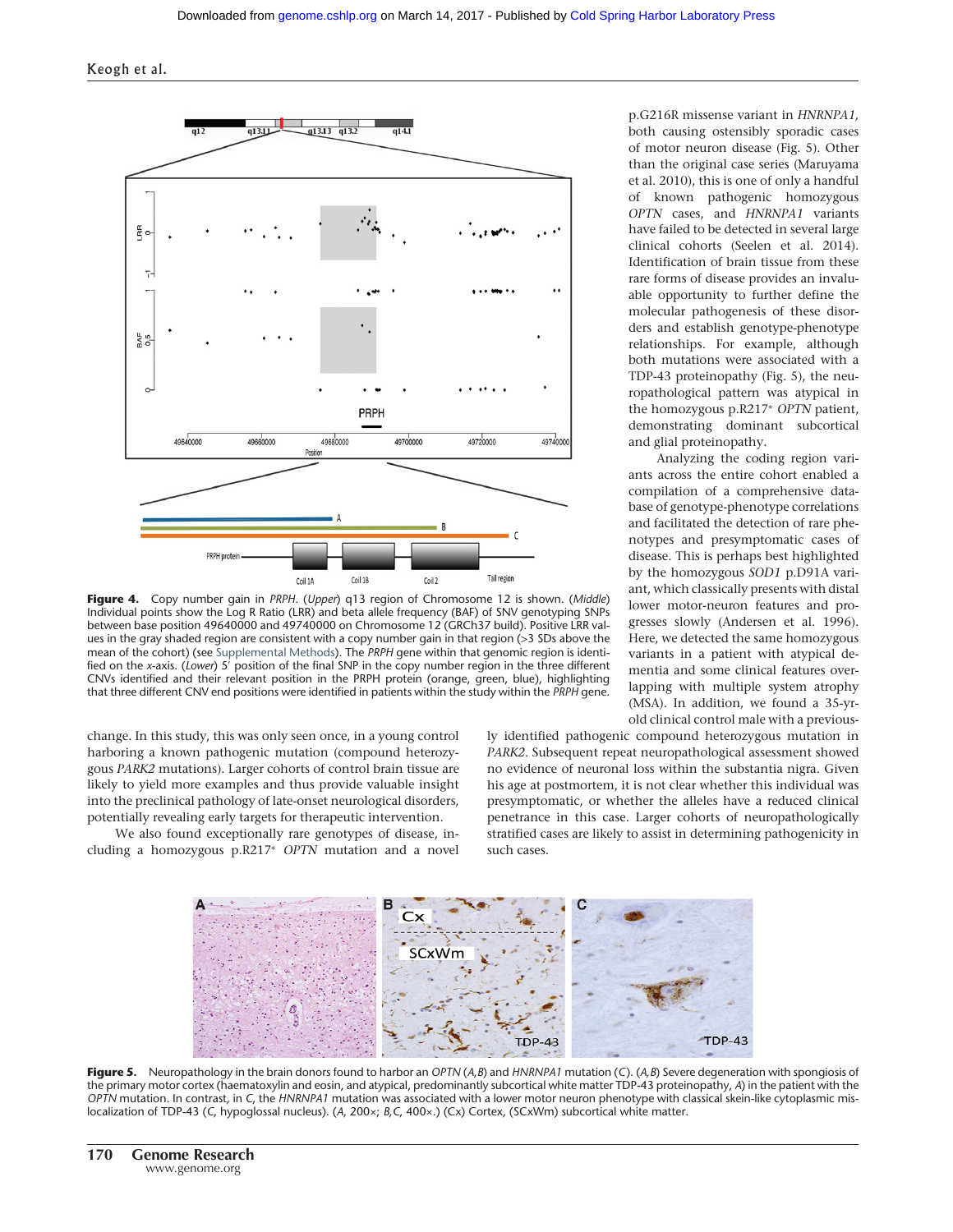# Genomic compendium of 1511 human brains

We also made number of novel observations. Firstly, p.R62H TREM2 variant appears to be a risk factor for DLB  $(P = 0.0024,$ OR;3.2 [95% CI 1.7–27]). This variant was previously reported in association with AD (Jin et al. 2014), and although these findings need replication, these observations further emphasize the overlapping genetic etiology of DLB and AD and endorse the view that TREM2 increases the risk of developing several neurodegenerative diseases (Rayaprolu et al. 2013). Second, we show the first association of GRN variants with DLB. Again, this will require replication but suggests a novel genetic overlap between DLB and FTD. Thus, a combination of genetic risk factors contributes to the prevalence of DLB, which affects ∼5% of those aged over 80 yr but rarely affected more than one individual in a family (Meeus et al. 2012). Finally, we provide the first evidence of an association between a 13.8-kb copy number gain within PRPH and AD, found in six patients with typical AD pathology (Fig. 4). Although point mutations have previously been found in association with ALS/MND (Gros-Louis et al. 2004), the recent finding that peripherin may regulate amyloid metabolism (Muresan et al. 2014) provides a potential mechanism linking amyloid deposition and the first possible overlapping genetic mechanism between ALS/MND and AD.

There are several explanations for the absence of a relevant family history in most (73.8%) of the 61 likely genetically determined cases we identified  $(n = 45)$ , including early death in previous generations, incomplete penetrance, de novo mutation, and false paternity. Although we cannot resolve this issue for individual cases, our findings do highlight the importance of considering highly penetrant single gene defects in patients with an ostensibly sporadic neurodegenerative disease.

Although a number of known genetic causes of neurodegeneration were not included in our analysis, including large insertions, deletions, and large-scale inversions, these are only likely to be relevant for a small minority of cases. In addition, being an analysis of a legacy collection, newer neuropathological assessment criteria were not available in brains collected some time ago. However, the fine-detailed genetic characterization of specific alleles and contemporary histopathological assessments will be added in the near future. This genetic compendium of 1511 brains includes 40 brains with highly penetrant SNVs in 13 known disease genes, five cases with homozygous or heterozygous variants in four genes, together with pathological expansions of C9orf72 in 15 cases, and a copy number gain of APP in one case, resulting in a total of 61 cases of genetically determined disease. The compendium also includes 349 cases and aged controls with established risk protein coding alleles for neurodegenerative disease (Fig. 1). The whole data set will facilitate variant interpretation and provides a framework for the genetic stratification of future human postmortem analysis studies.

# Methods

# Clinical and pathological data

Ethical approval for the genetic analysis of postmortem brain tissue was obtained from the ethical review board of each participating center. One thousand five hundred eleven brains were selected from four centers within the MRC Brain Bank Network to include a representative range of neurodegenerative disorders and controls who died from unrelated causes (Table 1; [Supplemental Table](http://genome.cshlp.org/lookup/suppl/doi:10.1101/gr.210609.116/-/DC1) [S1\)](http://genome.cshlp.org/lookup/suppl/doi:10.1101/gr.210609.116/-/DC1). Demographic data (age of disease onset and death, disease duration, and family history of disease), together with the antemortem clinical diagnosis and postmortem neuropathological diagnosis were recorded for all cases. Quantitative neuropathological scores and stages (e.g., Braak neurofibrillary tangle stage [Braak et al. 2006]) were also supplied for each case as appropriate (see [Supplemental Methods](http://genome.cshlp.org/lookup/suppl/doi:10.1101/gr.210609.116/-/DC1)). For cases conforming to diagnostic criteria for Creutzfeld-Jakob disease (Budka et al. 1995), the clinical subgroup (sporadic, familial, variant, or iatrogenic) was also recorded.

Antemortem clinical and postmortem pathological data were reviewed for all 1511 cases to ensure the antemortem history was consistent with the neuropathological diagnosis for all disorders ([Supplemental Methods\)](http://genome.cshlp.org/lookup/suppl/doi:10.1101/gr.210609.116/-/DC1). Given the known neuropathological and genetic overlap, cases with either frontotemporal dementia, motor neuron disease /amyotrophic lateral sclerosis, were included in a combined FTD-ALS subgroup. When antemortem symptoms were either absent or unavailable, the case was categorized as 'other,' alongside rare neurological diagnoses. A full description of the cohort stratification process together with the specific diagnoses of rare cases can be found in [Supplemental Table S1](http://genome.cshlp.org/lookup/suppl/doi:10.1101/gr.210609.116/-/DC1) and the [Supplemental Methods](http://genome.cshlp.org/lookup/suppl/doi:10.1101/gr.210609.116/-/DC1).

#### Molecular genetic and bioinformatic analysis

#### DNA extraction

DNA was extracted from either the cerebellum, cerebral cortex, or basal ganglia as described in the [Supplemental Methods.](http://genome.cshlp.org/lookup/suppl/doi:10.1101/gr.210609.116/-/DC1)

#### Exome sequencing and analysis

Genomic DNA was fragmented, exome enriched, and sequenced (Nextera Rapid Exome Capture 62 Mb and HiSeq 2000, 100-bp paired-end reads). Bioinformatic analysis was performed using an in-house pipeline including alignment (human reference genome hg19, UCSC) using Burrows-Wheeler Aligner (BWA) (Langmead et al. 2009). Variant calling was performed using FreeBayes (Garrison and Marth 2012). Subsequent analysis was restricted to on-target homozygous, heterozygous, and compound heterozygous variants with a minimum read depth of 10 in any case or control, and base quality score of 20 within the cohort. Further analysis was performed on frameshift, in-frame indel, or start/ stop codon change, missense variants, and splice site loss variants with a minor allele frequency < 0.5% or < 3% (for familial forms of disease or risk-factor alleles, respectively) in the 1000 Genomes Project Database (The 1000 Genomes Project Consortium 2012), European American cases from the NHLBI ESP exomes database (Exome Variant Server 2016), and ExAC server (Lek et al. 2016), using Qiagen Ingenuity Variant Analysis software. Variants in genes known to cause familial forms of neurodegenerative disease ([Supplemental Methods](http://genome.cshlp.org/lookup/suppl/doi:10.1101/gr.210609.116/-/DC1); [Supplemental Table S2](http://genome.cshlp.org/lookup/suppl/doi:10.1101/gr.210609.116/-/DC1)) with the appropriate inheritance pattern were assessed in all cases according to both the 2015 American College of Medical Genetics (ACMG) (Richards et al. 2015) and the MacArthur Criteria (MacArthur et al. 2014), irrespective of phenotype or neuropathological diagnosis (Fig. 2). The ACMG criteria remain the world's leading criteria for the interpretation of sequencing variants in a clinical context, and the MacArthur criteria are a second stringent criteria that propose that researchers summarize and present a spectrum of evidence in order to truly attribute pathogenicity of identified alleles in sequencing studies. The same criteria were also applied to a specific assessment of a small number of cases with rare neurological diseases, undertaken independently (adult onset gangliosidosis, cerebello-olivary atrophy, chorea-acanthocytosis, Huntingtonlike disease, Kuf's disease, infantile onset mitochondrial disease, neurodegeneration with brain iron accumulation, and primary familial basal ganglia calcification) [\(Supplemental Methods;](http://genome.cshlp.org/lookup/suppl/doi:10.1101/gr.210609.116/-/DC1) [Supplemental Table S4](http://genome.cshlp.org/lookup/suppl/doi:10.1101/gr.210609.116/-/DC1)).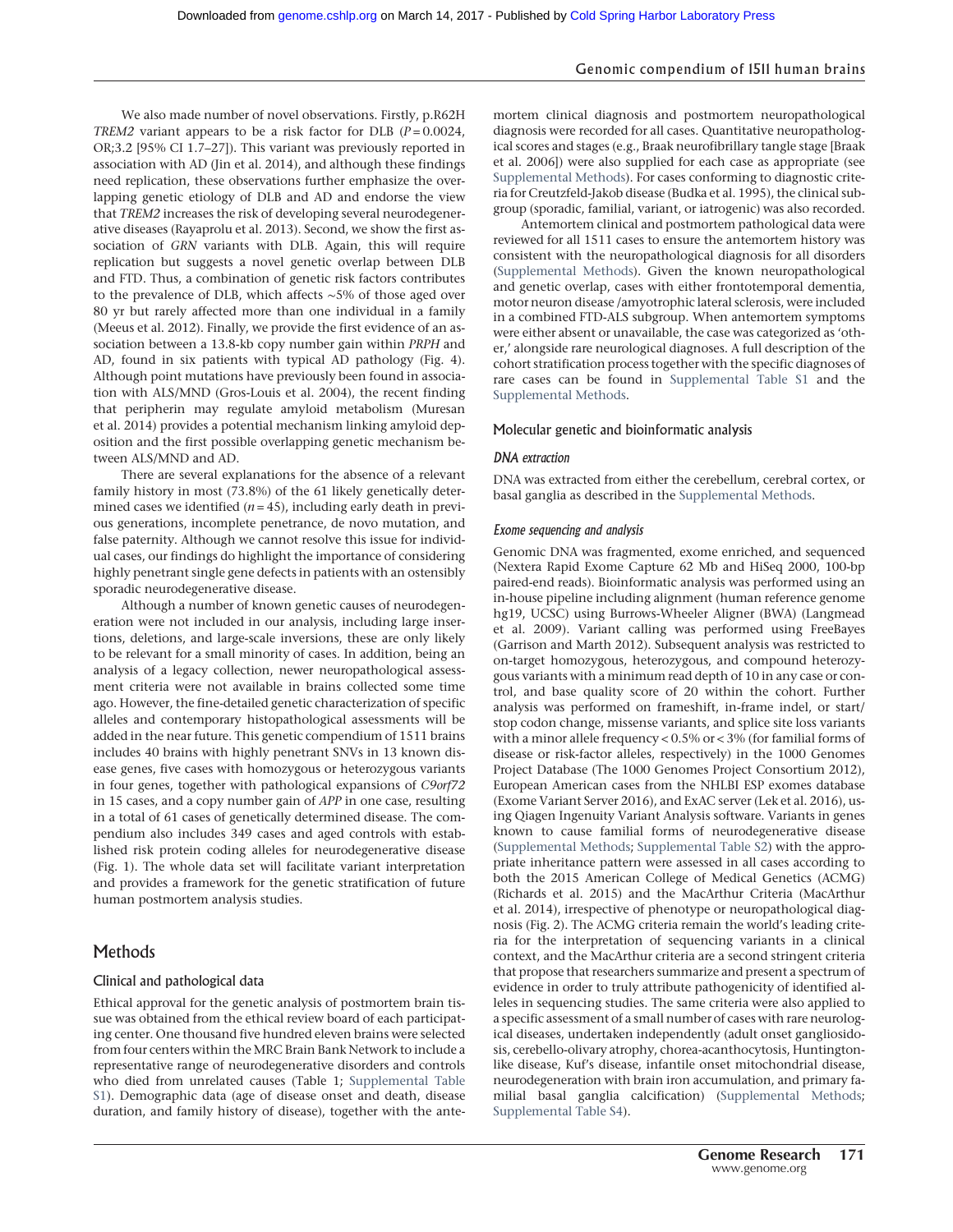#### Keogh et al.

#### Associations at the gene level

Initially, known pathogenic and likely pathogenic causes of disease were removed. Known risk-factor associations at the gene level were then tested through case burden testing using Sequence Kernel Association Test (SKAT-O) (Wu et al. 2011) against a group of control cases aged 55 or over with no features of neurodegener-ative disease ([Supplemental Methods](http://genome.cshlp.org/lookup/suppl/doi:10.1101/gr.210609.116/-/DC1))  $(n = 244)$  within Ingenuity Variant Analysis. Subsequent allele-level associations were assessed through  $\chi^2$  testing with a Mantel-Haenszel correction when a count of zero occurred in either group. Subsequent analyses for novel associations between disease cohorts and controls were performed against an expanded cohort of controls across the whole age range  $(n = 380$  including  $n = 244$  aged controls, plus  $n = 136$  young controls and vascular controls) (see [Supplemental Methods](http://genome.cshlp.org/lookup/suppl/doi:10.1101/gr.210609.116/-/DC1)).

#### Array genotyping and analysis

Array genotyping was performed on all samples using the Illumina HumanOmniExpress-12 BeadChip array (Illumina) and subsequently utilized to perform Identity by Descent to determine related individuals within the data set. Single nucleotide variant genotyping data was also used to determine copy number variants within genes known to cause familial forms of disease or act as known risk factors [\(Supplemental Methods\)](http://genome.cshlp.org/lookup/suppl/doi:10.1101/gr.210609.116/-/DC1). Rare CNVs were defined as those present in <1% of cases in references databases.

#### Additional allele-specific genotyping

Specific genotyping to determine the APOE genotype was also performed independently because of poor exome and SNV array coverage [\(Supplemental Methods](http://genome.cshlp.org/lookup/suppl/doi:10.1101/gr.210609.116/-/DC1)). Screening for the C9orf72 hexanucleotide repeat expansion was also performed as described (Renton et al. 2011). Positive results were confirmed by Southern blot (Beck et al. 2013), allowing an estimate of the repeat size.

# Data access

Clinical, pathological, and genetic data from this study have been submitted to the European Genome-phenome Archive (EGA,<https://www.ebi.ac.uk/ega/home>) under accession number EGAS00001001599. VCF files and associated and annotated metadata (clinical and neuropathological diagnosis, age of disease onset, and age of death) are available for download through this archive. All requests for data should be made to the Data Access Committee as identified through the portal. Access to brain tissue is available through [http://www.mrc.ac.uk/research/facilities/](http://www.mrc.ac.uk/research/facilities/brain-banks/) [brain-banks/](http://www.mrc.ac.uk/research/facilities/brain-banks/).

# Acknowledgments

This work was funded by the UK Medical Research Council (13044). M.J.K. is a Wellcome Trust Clinical Research Training Fellow. P.F.C. is a Wellcome Trust Senior Fellow in Clinical Science (101876/Z/13/Z) and a UK NIHR Senior Investigator, who receives support from the Medical Research Council Mitochondrial Biology Unit (MC\_UP\_1501/2), the Wellcome Trust Centre for Mitochondrial Research (096919Z/11/Z), the Medical Research Council (UK) Centre for Translational Muscle Disease (G0601943), EU FP7 TIRCON, and the National Institute for Health Research (NIHR) Biomedical Research Centre based at Cambridge University Hospitals NHS Foundation Trust and the University of Cambridge. The views expressed are those of the author(s) and not necessarily those of the NHS, the NIHR, or the Department of Health. We thank Thahira Rahman and Mikyung

# References

- The 1000 Genomes Project Consortium. 2012. An integrated map of genetic variation from 1,092 human genomes. Nature  $491:56-65$ .
- Andersen PM, Forsgren L, Binzer M, Nilsson P, Ala-Hurula V, Keranen ML, Bergmark L, Saarinen A, Haltia T, Tarvainen I, et al. 1996. Autosomal recessive adult-onset amyotrophic lateral sclerosis associated with homozygosity for Asp90Ala CuZn-superoxide dismutase mutation. A clinical and genealogical study of 36 patients. Brain 119(Pt 4): 1153–1172.
- Beck J, Poulter M, Hensman D, Rohrer JD, Mahoney CJ, Adamson G, Campbell T, Uphill J, Borg A, Fratta P, et al. 2013. Large C9orf72 hexanucleotide repeat expansions are seen in multiple neurodegenerative syndromes and are more frequent than expected in the UK population. Am J Hum Genet 92: 345–353.
- Braak H, Alafuzoff I, Arzberger T, Kretzschmar H, Del Tredici K. 2006. Staging of Alzheimer disease-associated neurofibrillary pathology using paraffin sections and immunocytochemistry. Acta Neuropathol 112:  $389 - 404$ .
- Budka H, Aguzzi A, Brown P, Brucher JM, Bugiani O, Gullotta F, Haltia M, Hauw JJ, Ironside JW, Jellinger K, et al. 1995. Neuropathological diagnostic criteria for Creutzfeldt-Jakob disease (CJD) and other human spongiform encephalopathies (prion diseases). Brain Pathol 5: 459–466.
- Caslake R, Moore JN, Gordon JC, Harris CE, Counsell C. 2008. Changes in diagnosis with follow-up in an incident cohort of patients with parkinsonism. J Neurol Neurosurg Psychiatry 79: 1202-1207.
- Chen S, Sayana P, Zhang X, Le W. 2013. Genetics of amyotrophic lateral sclerosis: an update. *Mol Neurodegener* **8:** 28.
- Dimas AS, Deutsch S, Stranger BE, Montgomery SB, Borel C, Attar-Cohen H, Ingle C, Beazley C, Gutierrez Arcelus M, Sekowska M, et al. 2009. Common regulatory variation impacts gene expression in a cell type– dependent manner. Science 325: 1246–1250.
- Exome Variant Server. 2016. NHLBI GO Exome Sequencing Project (ESP). Vol. 2016, Seattle, WA. [http://evs.gs.washington.edu/EVS/.](http://evs.gs.washington.edu/EVS/)
- Garrison EM, Marth G. 2012. Haplotype-based variant detection from shortread sequencing. arXiv: 1207.3907v1202.
- Grau-Rivera O, Gelpi E, Nos C, Gaig C, Ferrer I, Saiz A, Llado A, Molinuevo JL, Graus F, Sanchez-Valle R, et al. 2015. Clinicopathological correlations and concomitant pathologies in rapidly progressive dementia: a brain bank series. Neurodegener Dis 15: 350-360.
- Gros-Louis F, Lariviere R, Gowing G, Laurent S, Camu W, Bouchard JP, Meininger V, Rouleau GA, Julien JP. 2004. A frameshift deletion in peripherin gene associated with amyotrophic lateral sclerosis. J Biol Chem 279: 45951–45956.
- Guerreiro R, Hardy J. 2014. Genetics of Alzheimer's disease. Neurotherapeutics 11: 732–737.
- Jin SC, Benitez BA, Karch CM, Cooper B, Skorupa T, Carrell D, Norton JB, Hsu S, Harari O, Cai Y, et al. 2014. Coding variants in TREM2 increase risk for Alzheimer's disease. Hum Mol Genet 23: 5838–5846.
- Langmead B, Trapnell C, Pop M, Salzberg SL. 2009. Ultrafast and memoryefficient alignment of short DNA sequences to the human genome. Genome Biol 10: R25.
- Lek M, Karczewski KJ, Minikel EV, Samocha KE, Banks E, Fennell T, O'Donnell-Luria AH, Ware JS, Hill AJ, Cummings BB, et al. 2016. Analysis of protein-coding genetic variation in 60,706 humans. Nature 536: 285–291.
- Lin MK, Farrer MJ. 2014. Genetics and genomics of Parkinson's disease. Genome Med 6: 48.
- MacArthur DG, Manolio TA, Dimmock DP, Rehm HL, Shendure J, Abecasis GR, Adams DR, Altman RB, Antonarakis SE, Ashley EA, et al. 2014. Guidelines for investigating causality of sequence variants in human disease. Nature 508: 469–476.
- Maruyama H, Morino H, Ito H, Izumi Y, Kato H, Watanabe Y, Kinoshita Y, Kamada M, Nodera H, Suzuki H, et al. 2010. Mutations of optineurin in amyotrophic lateral sclerosis. Nature 465: 223–226.
- Mead S. 2006. Prion disease genetics. Eur J Hum Genet 14: 273-281.
- Meeus B, Theuns J, Van Broeckhoven C. 2012. The genetics of dementia with Lewy bodies: What are we missing? Arch Neurol 69: 1113-1118.
- Muresan V, Villegas C, Ladescu Muresan Z. 2014. Functional interaction between amyloid-β precursor protein and peripherin neurofilaments: a shared pathway leading to Alzheimer's disease and amyotrophic lateral sclerosis? Neurodegener Dis 13: 122-125.
- Ramanan VK, Saykin AJ. 2013. Pathways to neurodegeneration: mechanistic insights from GWAS in Alzheimer's disease, Parkinson's disease, and related disorders. Am J Neurodegener Dis 2: 145–175.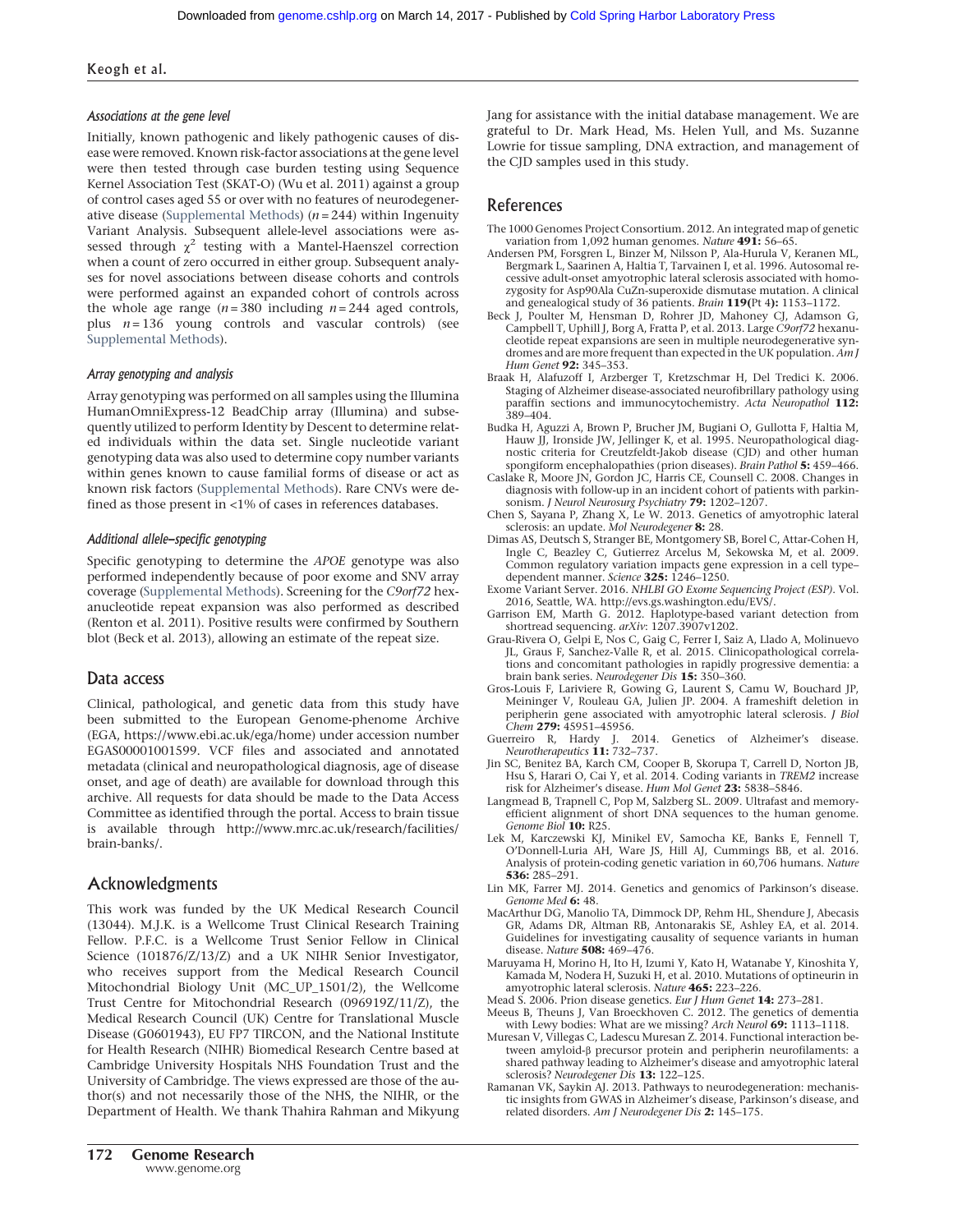#### Genomic compendium of 1511 human brains

- Rayaprolu S, Mullen B, Baker M, Lynch T, Finger E, SeeleyWW, Hatanpaa KJ, Lomen-Hoerth C, Kertesz A, Bigio EH, et al. 2013. TREM2 in neurodegeneration: evidence for association of the p.R47H variant with frontotemporal dementia and Parkinson's disease. Mol Neurodegener 8: 19.
- Renton AE, Majounie E, Waite A, Simon-Sanchez J, Rollinson S, Gibbs JR, Schymick JC, Laaksovirta H, van Swieten JC, Myllykangas L, et al. 2011. A hexanucleotide repeat expansion in *C9ORF72* is the cause of chromosome 9p21-linked ALS-FTD. *Neuron* **72:** 257–268.
- Richards S, Aziz N, Bale S, Bick D, Das S, Gastier-Foster J, Grody WW, Hegde M, Lyon E, Spector E, et al. 2015. Standards and guidelines for the interpretation of sequence variants: a joint consensus recommendation of the American College of Medical Genetics and Genomics and the
- Association for Molecular Pathology. Genet Med 17: 405–424. Sassi C, Guerreiro R, Gibbs R, Ding J, Lupton MK, Troakes C, Al-Sarraj S, Niblock M, Gallo JM, Adnan J, et al. 2014. Investigating the role of

rare coding variability in Mendelian dementia genes (APP, PSEN1, PSEN2, GRN, MAPT, and PRNP) in late-onset Alzheimer's disease. Neurobiol Aging 35: 2881 e2881–2881 e2886.

- Seelen M, Visser AE, Overste DJ, Kim HJ, Palud A, Wong TH, van Swieten JC, Scheltens P, Voermans NC, Baas F, et al. 2014. No mutations in hnRNPA1 and hnRNPA2B1 in Dutch patients with amyotrophic lateral sclerosis, frontotemporal dementia, and inclusion body myopathy. Neurobiol Aging 35: 1956 e1959-1956 e1911.
- Wu MC, Lee S, Cai T, Li Y, Boehnke M, Lin X. 2011. Rare-variant association testing for sequencing data with the sequence kernel association test. Am J Hum Genet 89: 82-93.

Received May 31, 2016; accepted in revised form November 10, 2016.